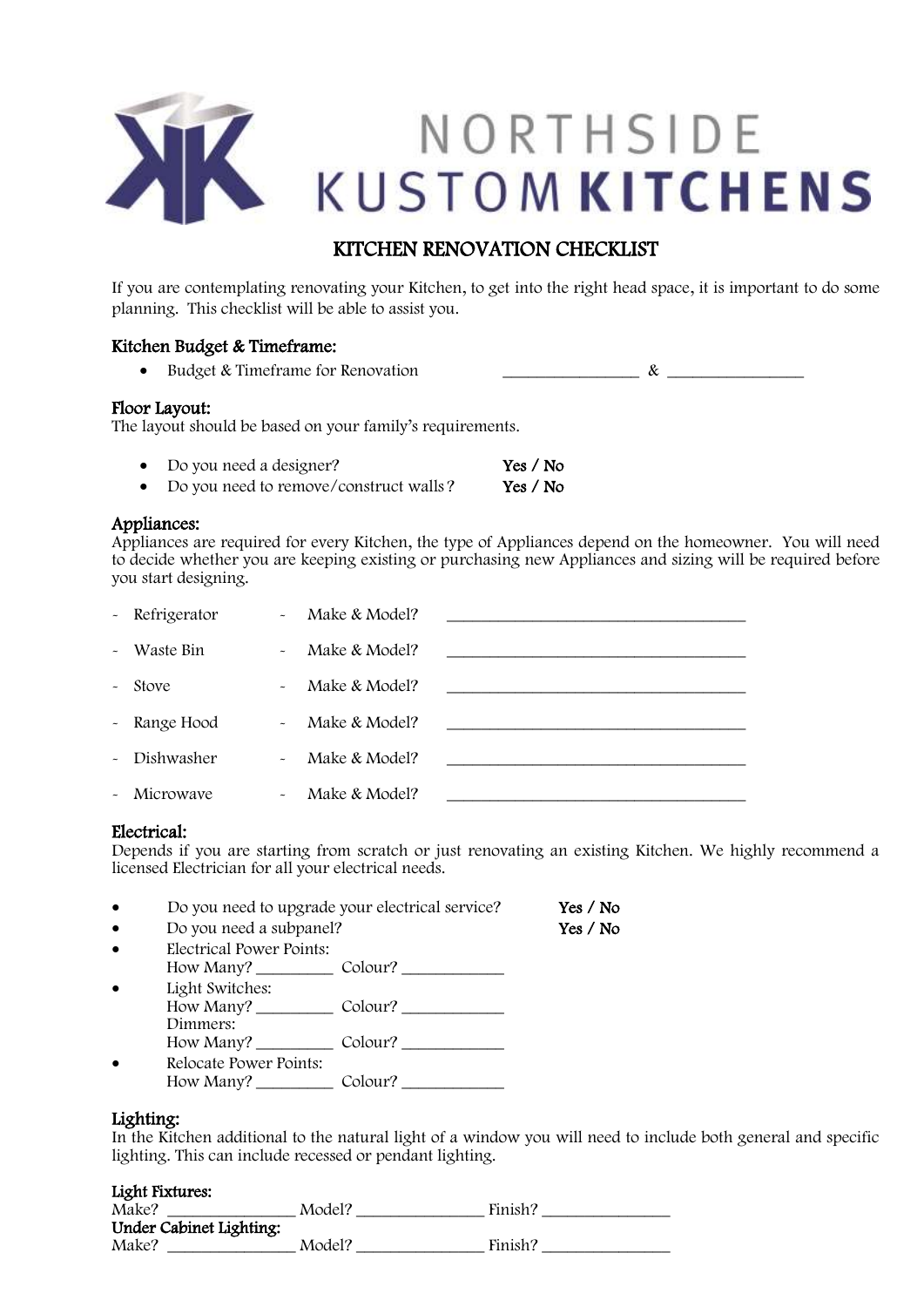

## Plumbing:

Plumbing will run to the sink, dishwasher, and maybe even your refrigerator. We highly recommend a licensed Plumber for all your Plumbing needs.

• Do you need to upgrade or relocate your plumbing? Yes / No

#### Painter:

When it comes to painting your Kitchen, you may want to change the whole colour or simply just touch up where required.

- $\bullet$  Brand?
- Colour? \_\_\_\_\_\_\_\_\_\_\_\_\_\_\_\_\_\_\_\_\_\_\_\_\_\_\_\_
- $\bullet$  Finish?

## Doors & Drawers:

Doors & Drawers come in may shape, sizes, textures & colours.

| • Do you need new doors?  | Yes / No |
|---------------------------|----------|
| • Number of doors?        |          |
| $\bullet$ Sizes?          |          |
| • Style and Colour?       |          |
| • Do you need new drawers | Yes / No |
| • Number of drawers?      |          |
| $\bullet$ Sizes?          |          |
| • Style and Colour?       |          |

#### Cabinets:

The Cabinets will be mounted on the walls and attached to the Kicks. Cabinets can come in many different styles & also used in many different ways. It comes down to what you would like to display or store in them.

- Material/Custom? \_\_\_\_\_\_\_\_\_\_\_\_\_\_\_\_\_\_\_\_\_\_\_\_\_\_\_\_\_\_
- Stain or colour?
- Door Style?
- Drawer Type?
- Hardware?

# Bench Tops:

The type of Bench Tops you choose should not only be attractive, it should also be durable and easy to maintain and of course practical.

- Material?
- Edge Style?
- Colour?

# Hardware:

Includes Handles, Hinges, Drawer Runners etc.

| Handle Style?              |  |
|----------------------------|--|
| Colour & How Many?         |  |
| Hinges Style?              |  |
| Drawer Runners Soft Close? |  |
| How Many?                  |  |
|                            |  |